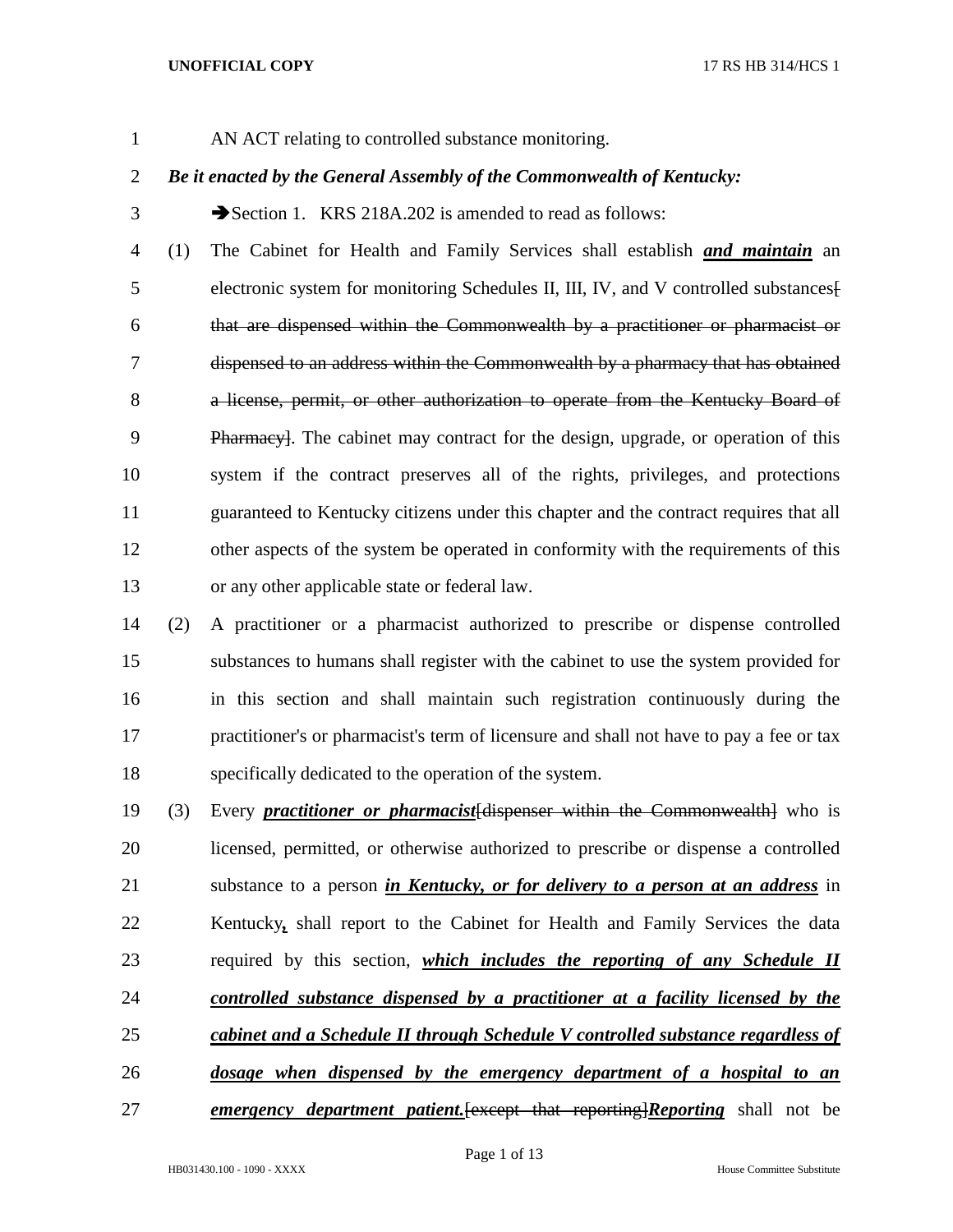| required for: |  |
|---------------|--|
|               |  |

- (a) A drug administered directly to a patient in a hospital, a resident of a health care facility licensed under KRS Chapter 216B, a resident of a child-caring facility as defined by KRS 199.011, or an individual in a jail, correctional facility, or juvenile detention facility;
- (b) *A Schedule III through Schedule V controlled substance dispensed by a practitioner at a facility licensed by the cabinet provided that the quantity dispensed is limited to an amount adequate to treat the patient for a maximum of forty-eight (48) hours and is not dispensed by the emergency*
- *department of a hospital; or*

11 [A drug, other than any Schedule II controlled substance or a Schedule III controlled substance containing hydrocodone, dispensed by a practitioner at a facility licensed by the cabinet, provided that the quantity dispensed is limited to an amount adequate to treat the patient for a maximum of forty-eight (48) hours; or]

- (c) A drug administered or dispensed to a research subject enrolled in a research protocol approved by an institutional review board that has an active federalwide assurance number from the United States Department of Health and Human Services, Office for Human Research Protections, where the research involves single, double, or triple blind drug administration or is additionally covered by a certificate of confidentiality from the National Institutes of Health.
- (4) *In addition to the data required by subsection (5) of this section, a Kentucky-licensed acute care hospital or critical access hospital shall report to the cabinet*
- *all positive toxicology screens that were performed by the hospital's emergency*
- *department to evaluate the patient's suspected drug overdose.*
- *(5)* Data for each controlled substance that is *administered or* dispensed shall include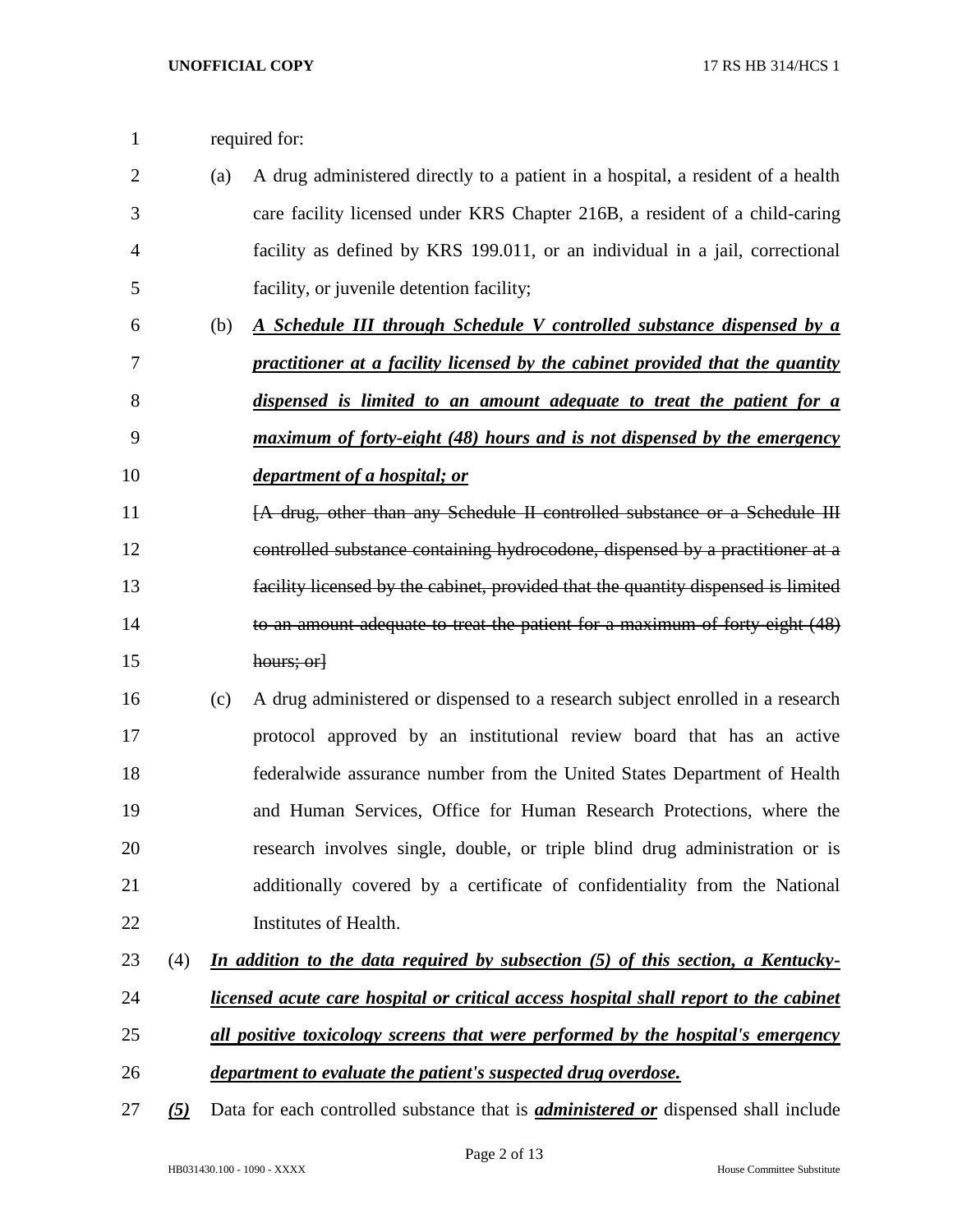- but not be limited to the following:
- (a) Patient identifier;
- (b) National drug code of the drug dispensed;
- (c) Date of dispensing;
- (d) Quantity dispensed;
- (e) Prescriber; and
- (f) Dispenser.

 *(6)*[(5)] The data shall be provided in the electronic format specified by the Cabinet for Health and Family Services unless a waiver has been granted by the cabinet to an individual dispenser. The cabinet shall establish acceptable error tolerance rates for data. Dispensers shall ensure that reports fall within these tolerances. Incomplete or inaccurate data shall be corrected upon notification by the cabinet if the dispenser exceeds these error tolerance rates.

- *(7)*[(6)] The Cabinet for Health and Family Services shall only disclose data to persons and entities authorized to receive that data under this section. Disclosure to any other person or entity, including disclosure in the context of a civil action where the disclosure is sought either for the purpose of discovery or for evidence, is prohibited unless specifically authorized by this section. The Cabinet for Health and Family Services shall be authorized to provide data to:
- (a) A designated representative of a board responsible for the licensure, regulation, or discipline of practitioners, pharmacists, or other person who is authorized to prescribe, administer, or dispense controlled substances and who is involved in a bona fide specific investigation involving a designated person; (b) Employees of the Office of the Inspector General of the Cabinet for Health and Family Services who have successfully completed training for the electronic system and who have been approved to use the system, *federal prosecutors,* Kentucky Commonwealth's attorneys and assistant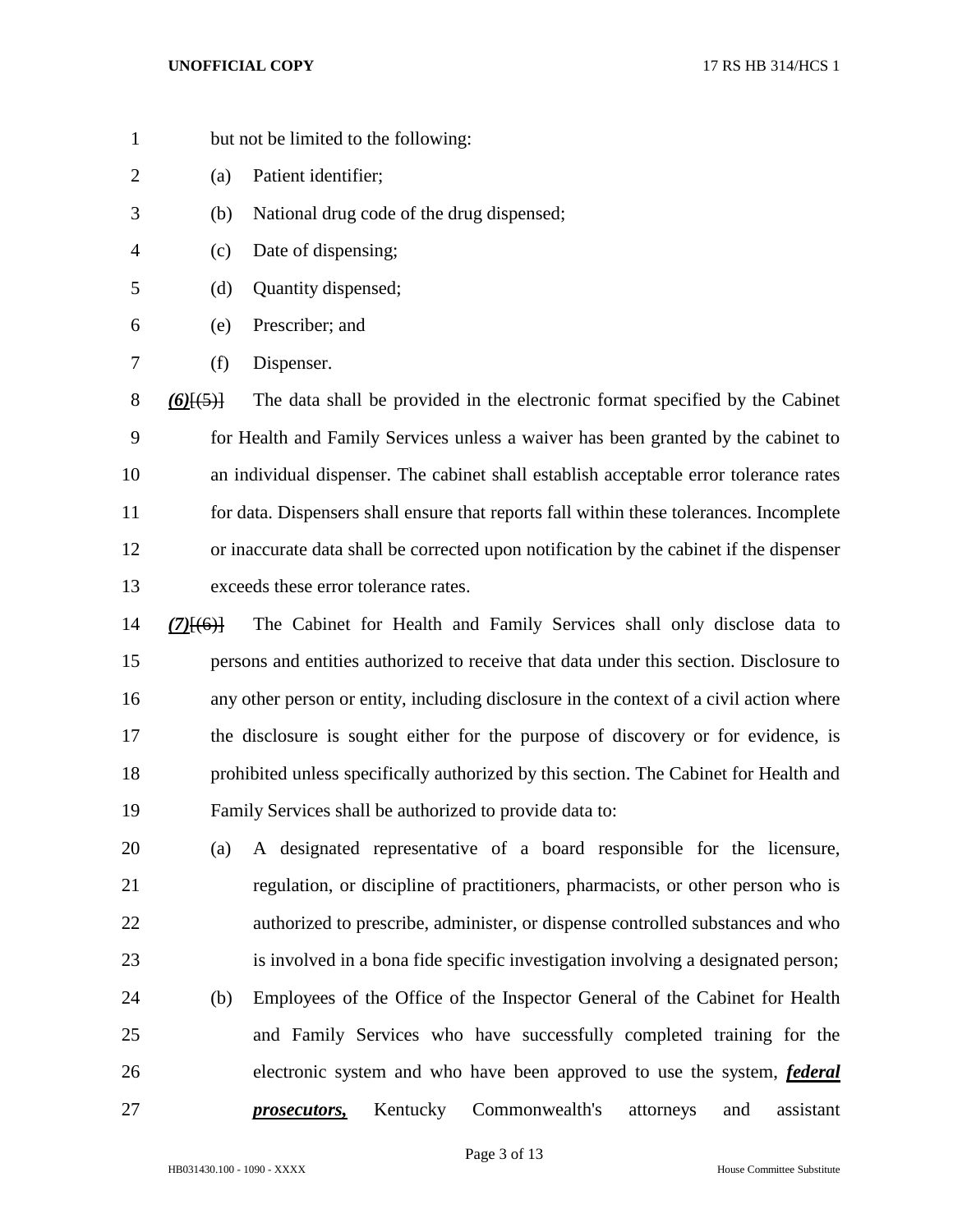| $\mathbf{1}$   |     | Commonwealth's attorneys, county attorneys and assistant county attorneys, a               |
|----------------|-----|--------------------------------------------------------------------------------------------|
| $\overline{2}$ |     | peace officer certified pursuant to KRS 15.380 to 15.404, a certified or full-             |
| 3              |     | time peace officer of another state, or a federal <i>agent</i> [peace officer] whose       |
| 4              |     | duty is to enforce the laws of this Commonwealth, of another state, or of the              |
| 5              |     | United States relating to drugs and who is engaged in a bona fide specific                 |
| 6              |     | investigation involving a designated person;                                               |
| 7              | (c) | A state-operated Medicaid program in conformity with subsection $(8)$ $(7)$ of             |
| 8              |     | this section;                                                                              |
| 9              | (d) | A properly convened grand jury pursuant to a subpoena properly issued for the              |
| 10             |     | records;                                                                                   |
| 11             | (e) | A practitioner or pharmacist, or employee of the practitioner's or pharmacist's            |
| 12             |     | practice acting under the specific direction of the practitioner or pharmacist,            |
| 13             |     | who <del>[ requests information and]</del> certifies that the requested information is for |
| 14             |     | the purpose of:                                                                            |
| 15             |     | Providing medical or pharmaceutical treatment to a bona fide current or<br>1.              |
| 16             |     | prospective patient; $\left\{ -\text{or} \right\}$                                         |
| 17             |     | 2.<br>Reviewing data on controlled substances that have been administered                  |
| 18             |     | or dispensed to the birth mother of an infant who is currently being                       |
| 19             |     | treated by the practitioner for neonatal abstinence syndrome, or has                       |
| 20             |     | symptoms that suggest prenatal drug exposure; or                                           |
| 21             |     | Reviewing and assessing the individual prescribing or dispensing<br>$\underline{3}$ .      |
| 22             |     | patterns of the practitioner or pharmacist or to determine the accuracy                    |
| 23             |     | and completeness of information contained in the monitoring system;                        |
| 24             | (f) | The chief medical officer of a hospital or long-term-care facility, an employee            |
| 25             |     | of the hospital or long-term-care facility as designated by the chief medical              |
| 26             |     | officer and who is working under his or her specific direction, or a physician             |
| 27             |     | designee if the hospital or facility has no chief medical officer, if the officer,         |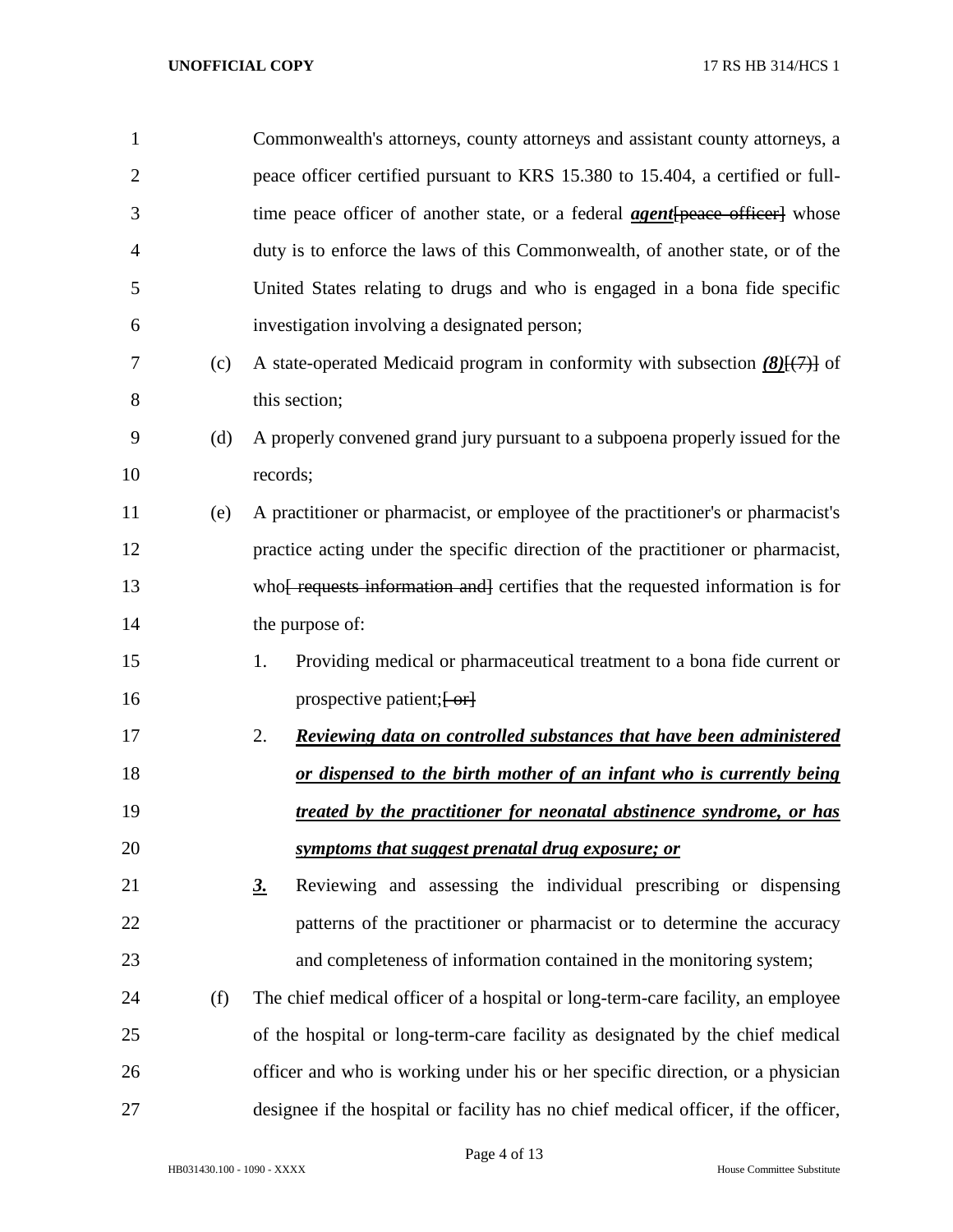| 1              |     | employee, or designee certifies that the requested information is for the       |
|----------------|-----|---------------------------------------------------------------------------------|
| $\overline{2}$ |     | purpose of providing medical or pharmaceutical treatment to a bona fide         |
| 3              |     | current or prospective patient or resident in the hospital or facility;         |
| $\overline{4}$ | (g) | In addition to the purposes authorized under paragraph (a) of this subsection,  |
| 5              |     | the Kentucky Board of Medical Licensure, for any physician who is:              |
| 6              |     | Associated in a partnership or other business entity with a physician who<br>1. |
| 7              |     | is already under investigation by the Board of Medical Licensure for            |
| 8              |     | improper prescribing or dispensing practices;                                   |
| 9              |     | 2.<br>In a designated geographic area for which a trend report indicates a      |
| 10             |     | substantial likelihood that inappropriate prescribing or dispensing may         |
| 11             |     | be occurring; or                                                                |
| 12             |     | In a designated geographic area for which a report on another physician<br>3.   |
| 13             |     | in that area indicates a substantial likelihood that inappropriate              |
| 14             |     | prescribing or dispensing may be occurring in that area;                        |
| 15             | (h) | In addition to the purposes authorized under paragraph (a) of this subsection,  |
| 16             |     | the Kentucky Board of Nursing, for any advanced practice registered nurse       |
| 17             |     | who is:                                                                         |
| 18             |     | Associated in a partnership or other business entity with a physician who<br>1. |
| 19             |     | is already under investigation by the Kentucky Board of Medical                 |
| 20             |     | Licensure for improper prescribing or dispensing practices;                     |
| 21             |     | Associated in a partnership or other business entity with an advanced<br>2.     |
| 22             |     | practice registered nurse who is already under investigation by the Board       |
| 23             |     | of Nursing for improper prescribing practices;                                  |
| 24             |     | In a designated geographic area for which a trend report indicates a<br>3.      |
| 25             |     | substantial likelihood that inappropriate prescribing or dispensing may         |
| 26             |     | be occurring; or                                                                |
| 27             |     | In a designated geographic area for which a report on a physician or<br>4.      |

Page 5 of 13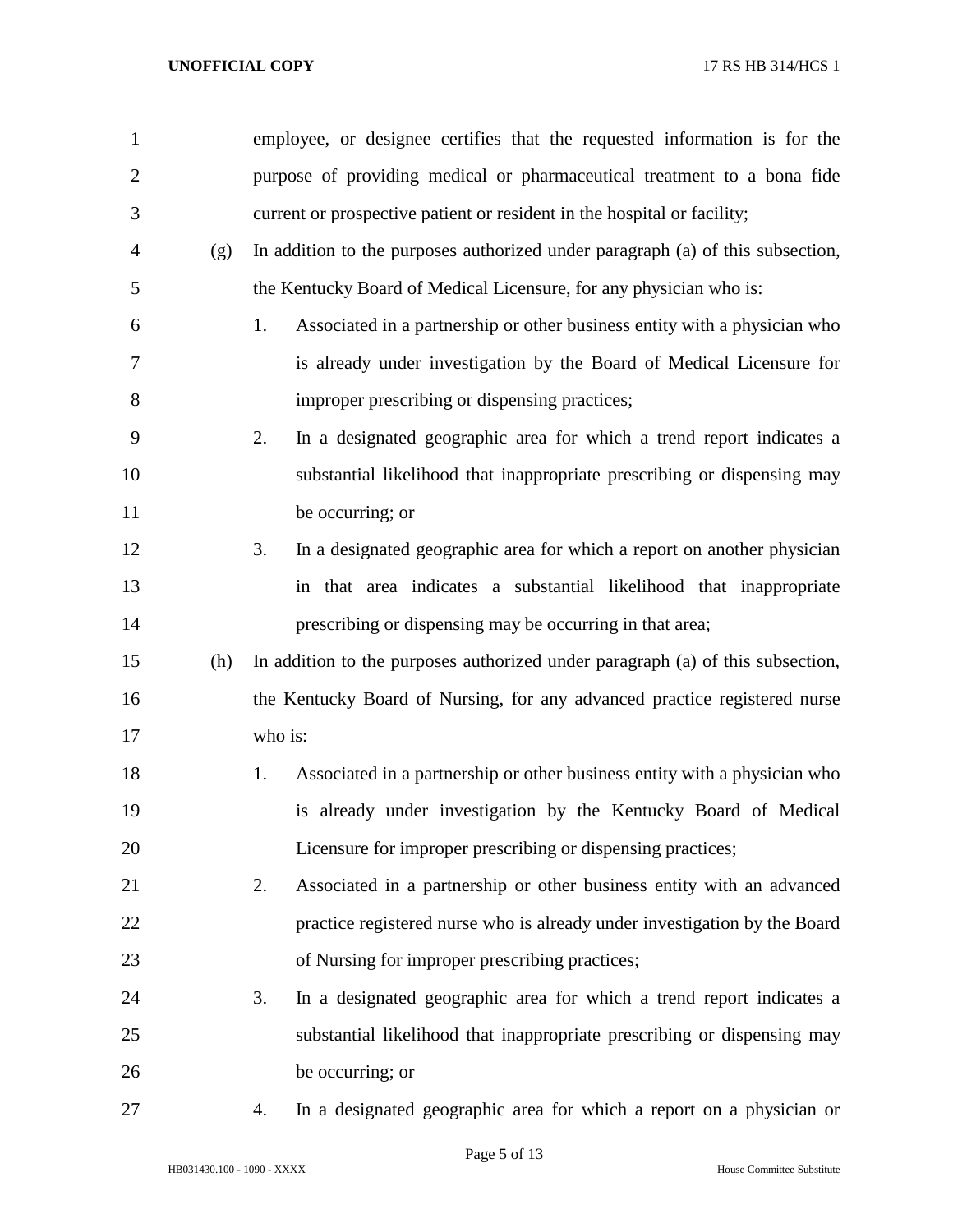| $\mathbf{1}$   |             | another advanced practice registered nurse in that area indicates a                     |
|----------------|-------------|-----------------------------------------------------------------------------------------|
| $\overline{2}$ |             | substantial likelihood that inappropriate prescribing or dispensing may                 |
| 3              |             | be occurring in that area;                                                              |
| $\overline{4}$ | (i)         | A judge or a probation or parole officer administering a diversion or probation         |
| 5              |             | program of a criminal defendant arising out of a violation of this chapter or of        |
| 6              |             | a criminal defendant who is documented by the court as a substance abuser               |
| 7              |             | who is eligible to participate in a court-ordered drug diversion or probation           |
| 8              |             | program; or                                                                             |
| 9              | (j)         | A medical examiner engaged in a death investigation pursuant to KRS 72.026.             |
| 10             | (8)(7)      | The Department for Medicaid Services shall use any data or reports from the             |
| 11             |             | system for the purpose of identifying Medicaid providers or recipients whose            |
| 12             |             | prescribing, dispensing, or usage of controlled substances may be:                      |
| 13             | (a)         | Appropriately managed by a single outpatient pharmacy or primary care                   |
| 14             |             | physician; or                                                                           |
| 15             | (b)         | Indicative of improper, inappropriate, or illegal prescribing or dispensing             |
| 16             |             | practices by a practitioner or drug seeking by a Medicaid recipient.                    |
| 17             | $(9)$ $(8)$ | A person who receives data or any report of the system from the cabinet shall           |
| 18             |             | not provide it to any other person or entity except as provided in this section, in     |
| 19             |             | another statute, or by order of a court of competent jurisdiction and only to a person  |
| 20             |             | or entity authorized to receive the data or the report under this section, except that: |
| 21             | (a)         | A person specified in subsection $(7)(6)(6)$ of this section who is authorized          |
| 22             |             | to receive data or a report may share that information with any other persons           |
| 23             |             | specified in subsection $(7)(6)(6)$ of this section authorized to receive data or       |
| 24             |             | a report if the persons specified in subsection $(7)$ [ $(6)$ ](b) of this section are  |
| 25             |             | working on a bona fide specific investigation involving a designated person.            |
| 26             |             | Both the person providing and the person receiving the data or report under             |
| 27             |             | this paragraph shall document in writing each person to whom the data or                |

Page 6 of 13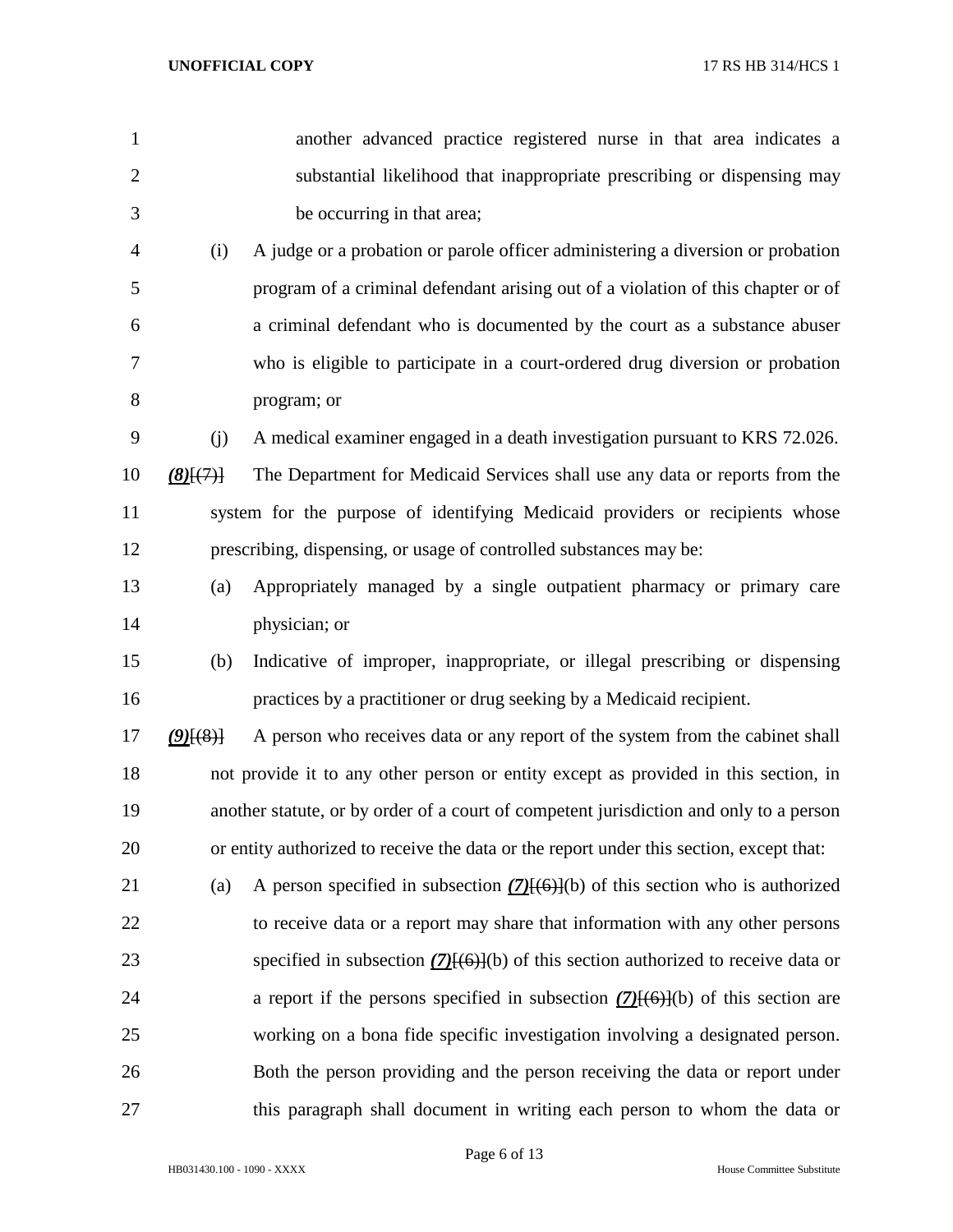| 1              |                | report has been given or received and the day, month, and year that the data or                 |
|----------------|----------------|-------------------------------------------------------------------------------------------------|
| $\overline{2}$ |                | report has been given or received. This document shall be maintained in a file                  |
| 3              |                | by each agency engaged in the investigation;                                                    |
| $\overline{4}$ | (b)            | A representative of the Department for Medicaid Services may share data or                      |
| 5              |                | reports regarding overutilization by Medicaid recipients with a board                           |
| 6              |                | designated in subsection $(7)(6)(a)$ of this section, or with a law enforcement                 |
| 7              |                | officer designated in subsection $(7)(6)$ (b) of this section;                                  |
| 8              | (c)            | The Department for Medicaid Services may submit the data as evidence in an                      |
| 9              |                | administrative hearing held in accordance with KRS Chapter 13B;                                 |
| 10             | (d)            | If a state licensing board as defined in KRS 218A.205 initiates formal                          |
| 11             |                | disciplinary proceedings against a licensee, and data obtained by the board is                  |
| 12             |                | relevant to the charges, the board may provide the data to the licensee and his                 |
| 13             |                | or her counsel, as part of the notice process required by KRS 13B.050, and                      |
| 14             |                | admit the data as evidence in an administrative hearing conducted pursuant to                   |
| 15             |                | KRS Chapter 13B, with the board and licensee taking all necessary steps to                      |
| 16             |                | prevent further disclosure of the data; and                                                     |
| 17             | (e)            | A practitioner, pharmacist, or employee who obtains data under subsection                       |
| 18             |                | $(7)$ $(6)$ $(6)$ of this section may share the report with the patient or person               |
| 19             |                | authorized to act on the patient's behalf. Any practitioner, pharmacist, or                     |
| 20             |                | <u>employee who obtains data under subsection <math>(7)(e)</math> of this section may {end}</u> |
| 21             |                | place the report in the patient's medical record, in which case the with that                   |
| 22             |                | individual report <i>shall</i> then <i>be</i> [being] deemed a medical record subject to        |
| 23             |                | disclosure on the same terms and conditions as an ordinary medical record in                    |
| 24             |                | lieu of the disclosure restrictions otherwise imposed by this section.                          |
| 25             | $(10)$ $(9)$ } | The Cabinet for Health and Family Services, all peace officers specified in                     |
| 26             |                | subsection $(7)(6)(b)$ of this section, all officers of the court, and all regulatory           |
| 27             |                | agencies and officers, in using the data for investigative or prosecution purposes,             |

HB031430.100 - 1090 - XXXX House Committee Substitute

Page 7 of 13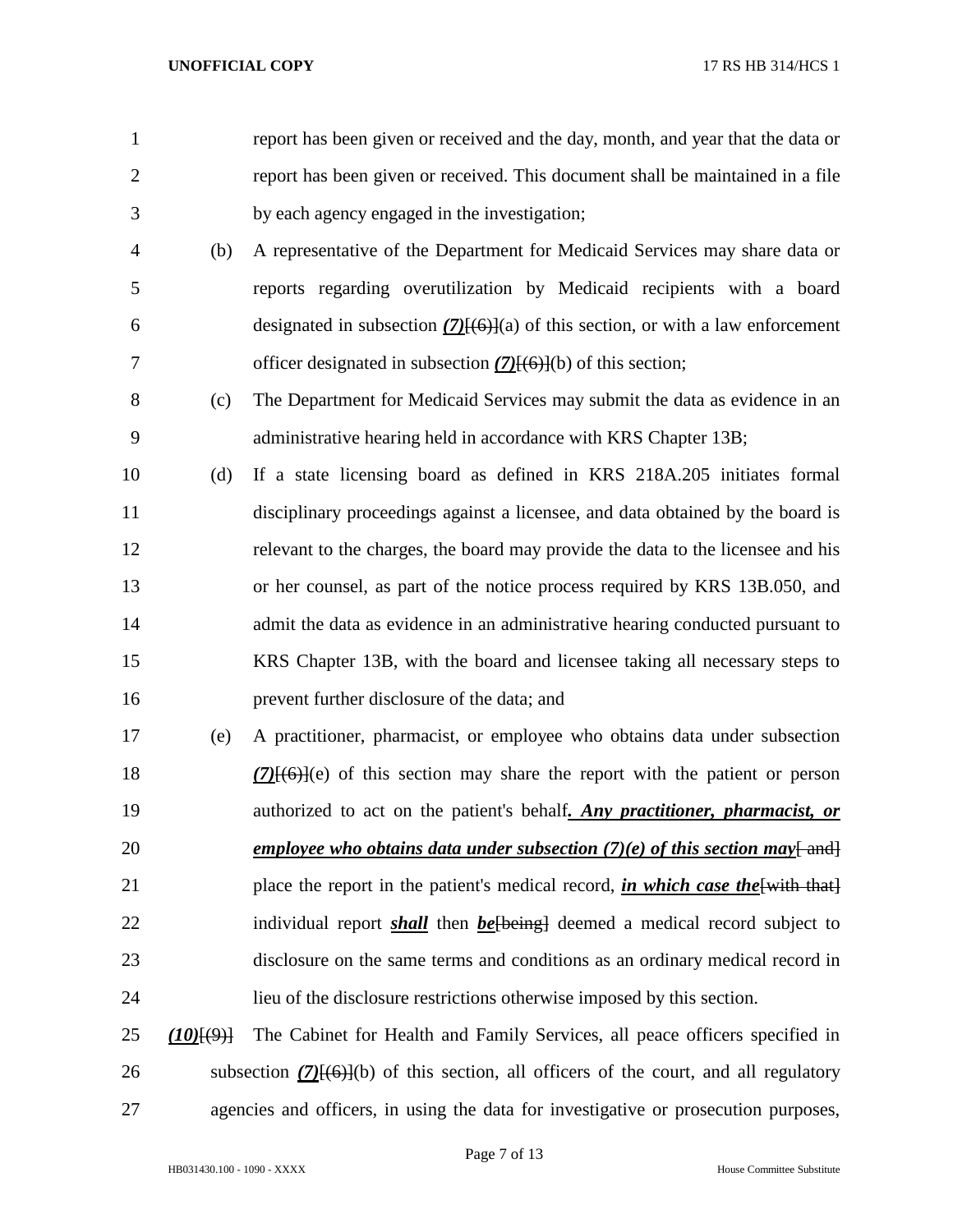| $\mathbf{1}$   | shall consider the nature of the prescriber's and dispenser's practice and the                      |
|----------------|-----------------------------------------------------------------------------------------------------|
| $\overline{2}$ | condition for which the patient is being treated.                                                   |
| 3              | $(11)$ [ $(10)$ ] The data and any report obtained therefrom shall not be a public record,          |
| $\overline{4}$ | except that the Department for Medicaid Services may submit the data as evidence                    |
| 5              | in an administrative hearing held in accordance with KRS Chapter 13B.                               |
| 6              | $(12)$ [ $(11)$ ] Intentional failure to comply with the reporting requirements of this             |
| 7              | section $\{by\}$ a dispenser to transmit data to the cabinet as required by subsection $(3)$ ,      |
| 8              | $(4)$ , or $(5)$ of this section. Shall be a Class B misdemeanor for the first offense and a        |
| 9              | Class A misdemeanor for each subsequent offense.                                                    |
| 10             | $(13)$ [ $(12)$ ] Intentional disclosure of transmitted data to a person not authorized by          |
| 11             | subsections [subsection] $(7)$ [(6)] to[ subsection] $(9)$ [(8)] of this section or authorized      |
| 12             | by KRS 315.121, or obtaining information under this section not relating to a bona                  |
| 13             | fide <i>current or prospective patient or a bona fide</i> specific investigation, shall be a        |
| 14             | Class B misdemeanor for the first offense and a Class A misdemeanor for each                        |
| 15             | subsequent offense.                                                                                 |
| 16             | $(14)$ [ $(13)$ $(a)$ The Commonwealth Office of Technology, in consultation with the               |
| 17             | Cabinet for Health and Family Services, may submit an application to the United                     |
| 18             | States Department of Justice for a drug diversion grant to fund a pilot or continuing               |
| 19             | project to study, create, or maintain a real-time electronic monitoring system for                  |
| 20             | Schedules II, III, IV, and V controlled substances.                                                 |
| 21             | (b) The pilot project shall:                                                                        |
| 22             | Be conducted in two (2) rural counties that have an interactive real-time electronic<br>$+$         |
| 23             | information system in place for monitoring patient utilization of health and social                 |
| 24             | services through a federally funded community access program; and                                   |
| 25             | Study the use of an interactive system that includes a relational data base with query<br><u>2.</u> |
| 26             | eapability.                                                                                         |
| 27             | (e) Funding to create or maintain a real-time electronic monitoring system for                      |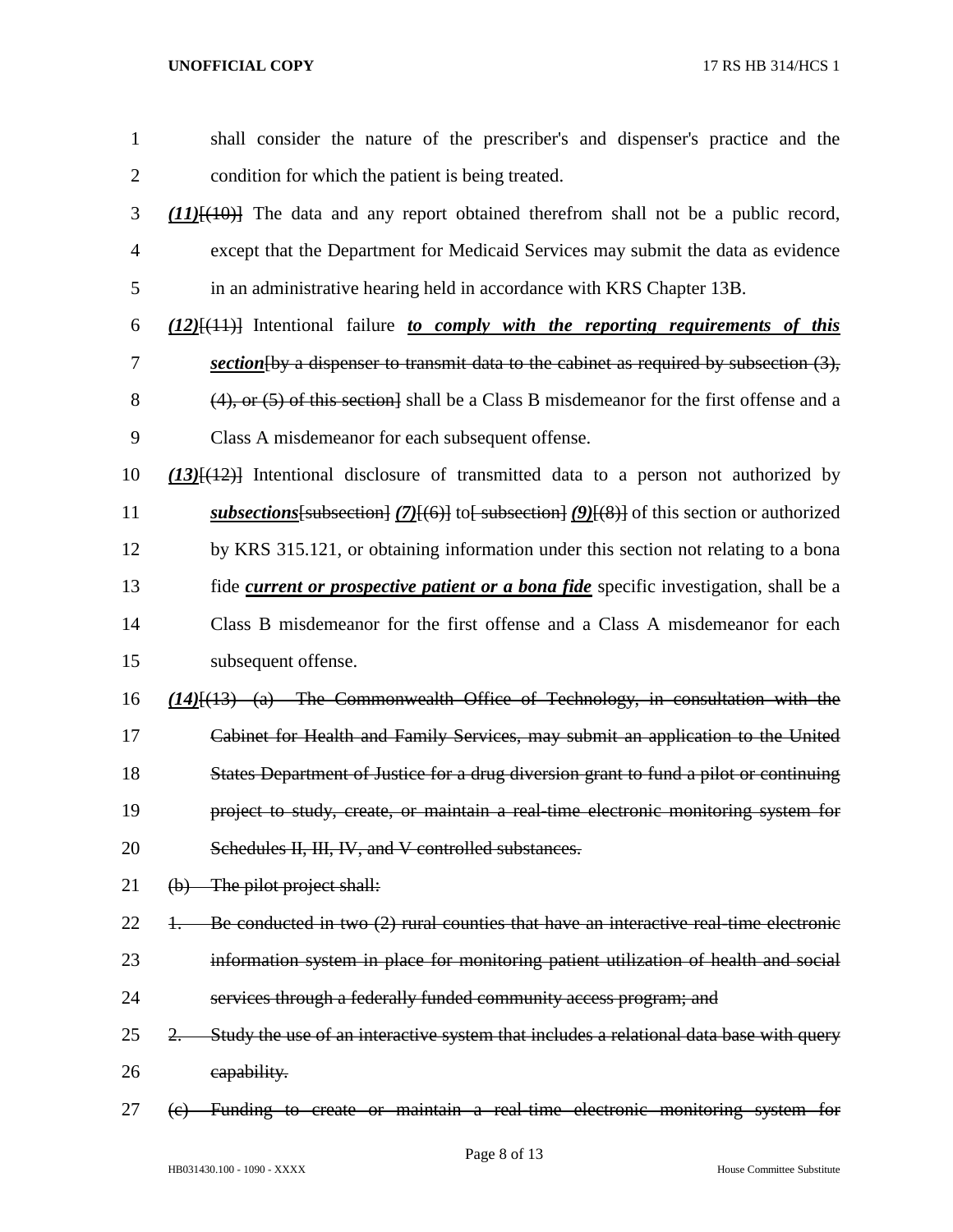| $\mathbf{1}$   | Schedules II, III, IV, and V controlled substances may be sought for a statewide                 |
|----------------|--------------------------------------------------------------------------------------------------|
| $\overline{2}$ | system or for a system covering any geographic portion or portions of the state.                 |
| 3              | (14) Provisions in this section that relate to data collection, disclosure, access, and          |
| $\overline{4}$ | penalties shall apply to the pilot project authorized under subsection (13) of this              |
| 5              | section.                                                                                         |
| 6              | (15) The Cabinet for Health and Family Services may, by promulgating an                          |
| 7              | administrative regulation, limit the length of time that data remain in the electronic           |
| 8              | system. Any data removed from the system shall be archived and subject to retrieval              |
| 9              | within a reasonable time after a request from a person authorized to review data                 |
| 10             | under this section.                                                                              |
| 11             | The Cabinet for Health and Family Services shall work with each board<br>$(15)$ $\{ (16)$ $(16)$ |
| 12             | responsible for the licensure, regulation, or discipline of practitioners,                       |
| 13             | pharmacists, or other persons who are authorized to prescribe, administer, or                    |
| 14             | dispense controlled substances for the development of a continuing education                     |
| 15             | program about the purposes and uses of the electronic system for monitoring                      |
| 16             | established in this section.                                                                     |
| 17             | The cabinet shall work with the Kentucky Bar Association for the<br>(b)                          |
| 18             | development of a continuing education program for attorneys about the                            |
| 19             | purposes and uses of the electronic system for monitoring established in this                    |
| 20             | section.                                                                                         |
| 21             | The cabinet shall work with the Justice and Public Safety Cabinet for the<br>(c)                 |
| 22             | development of a continuing education program for law enforcement officers                       |
| 23             | about the purposes and uses of the electronic system for monitoring                              |
| 24             | established in this section.                                                                     |
| 25             | $(16)$ (17) If the cabinet becomes aware of a prescriber's or dispenser's failure to comply      |
| 26             | with this section, the cabinet shall notify the licensing board or agency responsible            |
| 27             | for licensing the prescriber or dispenser. The licensing board shall treat the                   |

HB031430.100 - 1090 - XXXX House Committee Substitute

Page 9 of 13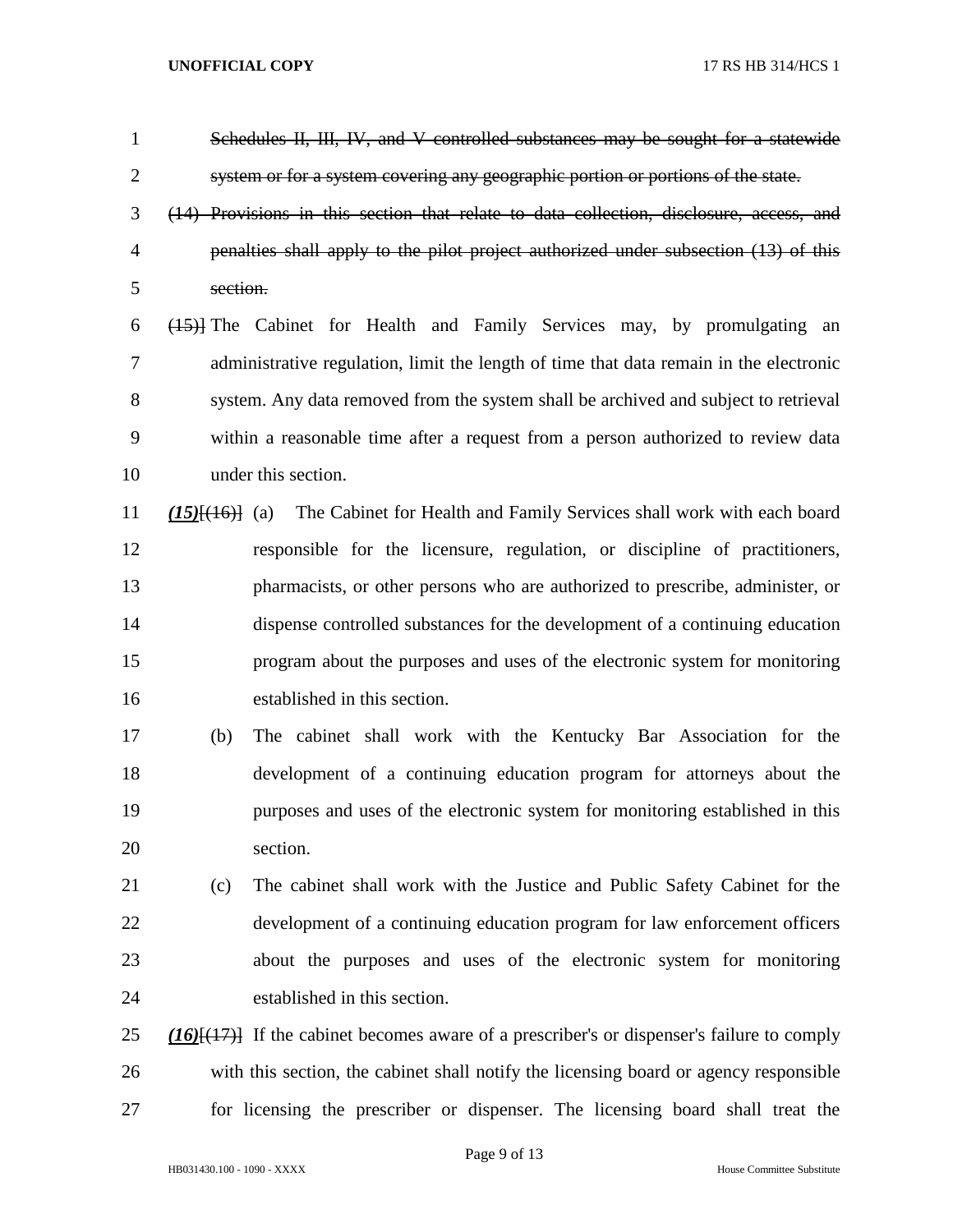- notification as a complaint against the licensee. *(17)*[(18)] The cabinet shall promulgate administrative regulations to implement the provisions of this section. Included in these administrative regulations shall be: (a) An error resolution process allowing a patient to whom a report had been
- 5 disclosed under subsection *(9)*[(8)] of this section to request the correction of inaccurate information contained in the system relating to that patient; and
- (b) [Beginning July 1, 2013, ]A requirement that data be reported to the system under subsection (3) of this section within one (1) day of dispensing.
- 9 Section 2. KRS 218A.240 is amended to read as follows:

 (1) All police officers and deputy sheriffs directly employed full-time by state, county, city, urban-county, or consolidated local governments, the Department of Kentucky State Police, the Cabinet for Health and Family Services, their officers and agents, and of all city, county, and Commonwealth's attorneys, and the Attorney General, within their respective jurisdictions, shall enforce all provisions of this chapter and cooperate with all agencies charged with the enforcement of the laws of the United States, of this state, and of all other states relating to controlled substances.

 (2) For the purpose of enforcing the provisions of this chapter, the designated agents of the Cabinet for Health and Family Services shall have the full power and authority of peace officers in this state, including the power of arrest and the authority to bear arms, and shall have the power and authority to administer oaths; to enter upon premises at all times for the purpose of making inspections; to seize evidence; to interrogate all persons; to require the production of prescriptions, of books, papers, documents, or other evidence; to employ special investigators; and to expend funds for the purpose of obtaining evidence and to use data obtained under KRS 25 218A.202 $\left\{\left(\frac{7}{7}\right)\right\}$  in any administrative proceeding before the cabinet.

 (3) The Kentucky Board of Pharmacy, its agents and inspectors, shall have the same powers of inspection and enforcement as the Cabinet for Health and Family

Page 10 of 13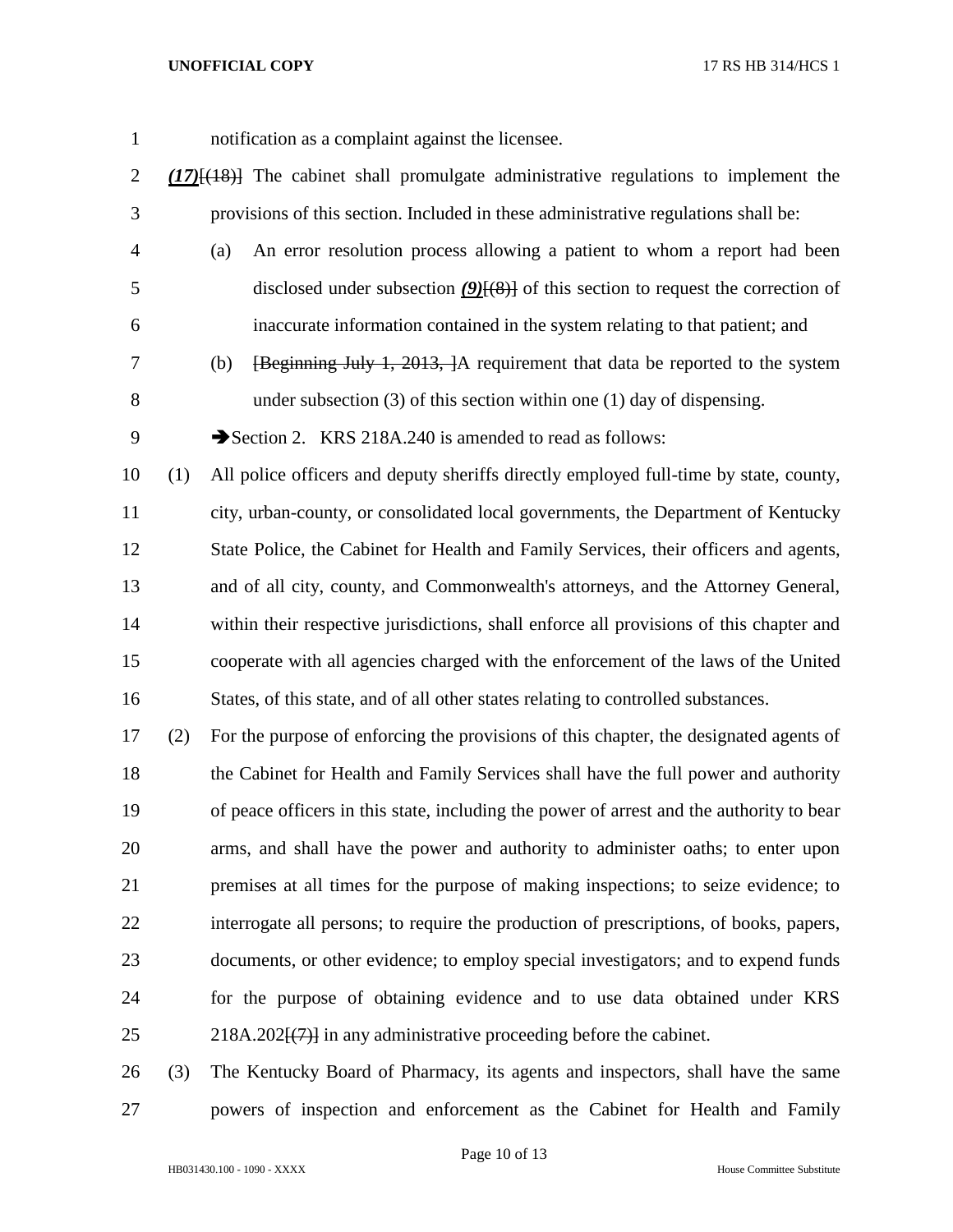Services.

 (4) Designated agents of the Cabinet for Health and Family Services and the Kentucky Board of Pharmacy are empowered to remove from the files of a pharmacy or the custodian of records for that pharmacy any controlled substance prescription or other controlled substance record upon tendering a receipt. The receipt shall be sufficiently detailed to accurately identify the record. A receipt for the record shall be a defense to a charge of failure to maintain the record.

 (5) Notwithstanding the existence or pursuit of any other remedy, civil or criminal, any law enforcement authority may maintain, in its own name, an action to restrain or enjoin any violation of this chapter or to forfeit any property subject to forfeiture under KRS 218A.410, irrespective of whether the owner of the property has been charged with or convicted of any offense under this chapter.

- (a) Any civil action against any person brought pursuant to this section may be instituted in the Circuit Court in any county in which the person resides, in which any property owned by the person and subject to forfeiture is found, or in which the person has violated any provision of this chapter.
- (b) A final judgment rendered in favor of the Commonwealth in any criminal proceeding brought under this chapter shall estop the defendant from denying the essential allegations of the criminal offense in any subsequent civil proceeding brought pursuant to this section.
- (c) The prevailing party in any civil proceeding brought pursuant to this section shall recover his or her costs, including a reasonable attorney's fee.
- (d) Distribution of funds under this section shall be made in the same manner as in KRS 218A.420, except that if the Commonwealth's attorney has not initiated the forfeiture action under this section, his or her percentage of the funds shall go to the agency initiating the forfeiture action.
- (6) The Cabinet for Health and Family Services shall make or cause to be made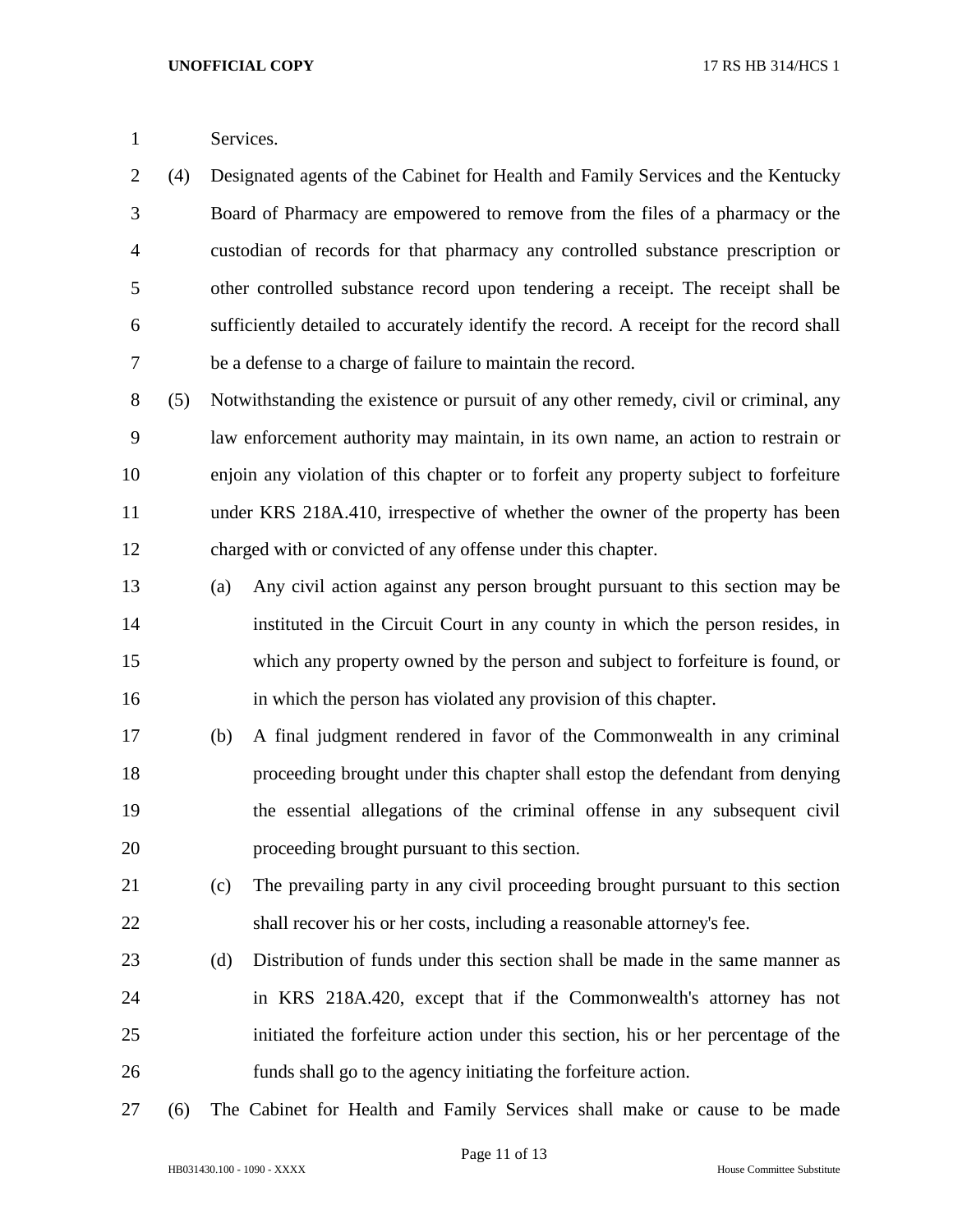examinations of samples secured under the provisions of this chapter to determine whether any provision has been violated.

- (7) (a) The Cabinet for Health and Family Services shall proactively use the data compiled in the electronic system created in KRS 218A.202 for investigations, research, statistical analysis, and educational purposes and shall proactively identify trends in controlled substance usage and other potential problem areas. Only cabinet personnel who have undergone training for the electronic system and who have been approved to use the system shall be authorized access to the data and reports under this subsection. The cabinet shall notify a state licensing board listed in KRS 218A.205 if a report or analysis conducted under this subsection indicates that further investigation about improper, inappropriate or illegal prescribing or dispensing may be necessary by the board. The board shall consider each report and may, after giving due consideration to areas of practice, specialties, board certifications, and appropriate standards of care, request and receive a follow-up report or analysis containing relevant information as to the prescriber or dispenser and his or her patients.
- (b) The cabinet shall develop criteria, in collaboration with the Board of Medical Licensure, the Board of Nursing, the Office of Drug Control Policy, and the Board of Pharmacy, to be used to generate public trend reports from the data obtained by the system. Meetings at which the criteria are developed shall be meetings, as defined in KRS 61.805, that comply with the open meetings laws, KRS 61.805 to 61.850. The cabinet shall, on a quarterly basis, publish trend reports from the data obtained by the system. Except as provided in subsection (8) of this section, these trend reports shall not identify an individual prescriber, dispenser, or patient. Peace officers authorized to receive data under KRS 218A.202 may request trend reports not specifically